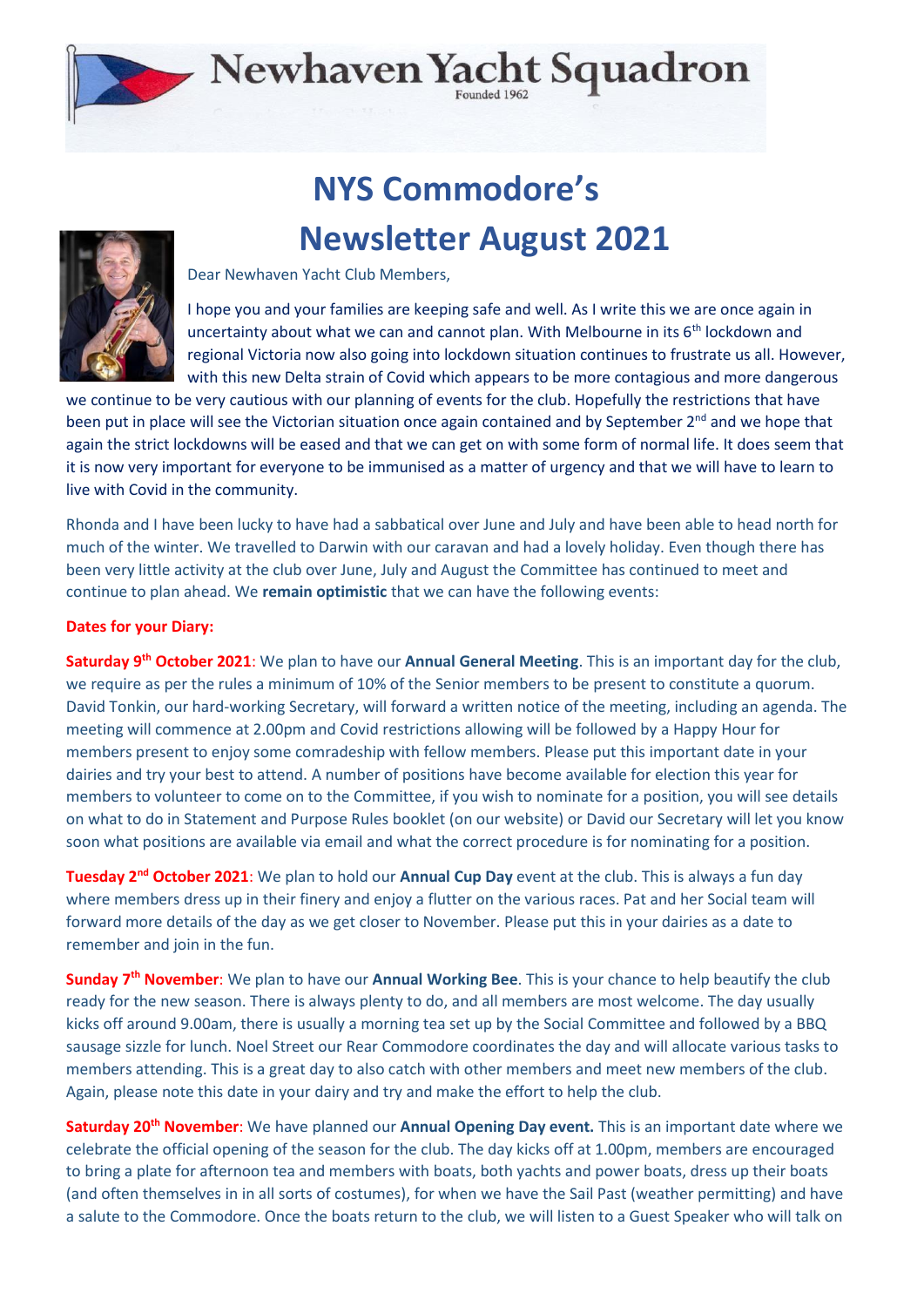some interesting subject, award prizes to the best dressed yacht and motorboat and often have some other awards to present to various members. We finish with an Open Bar for members to enjoy some comradeship with fellow members. It also often our custom to have some live music to entertain those who attend. This is a great day and all are welcome. I would remind members with power boats, this is for all boats in the club so you can launch your trailable boats and we will find places for you to raft up your boats while you enjoy the festivities in the club. Even though it is called a Sail Past it is for both motorboats and sail boats. Please put this day in your diaries and come along and join in, it is great fun and well supervised for those who want to join the Sail Past.

Over the last month or so there have been a couple of changes to the Committee. Jim McWilliam, who many of you will know, has come on board to take on the position of Boating Secretary. Jim is an experienced boatie with both sail and power experience and has been a member of the club for many years; he has a wealth of boating knowledge, and we are pleased to welcome him to the Committee. This is an important position on Committee, and he will be excellent value in the planning and running of many boating events into the future. John Baragwanath who was Boating Secretary has moved into the important role of Training Officer, John has held a number of positions on Committee over the years and is a dedicated NYS Member; he is already planning with his Subcommittee a number of exciting training opportunities for our members to improve their skills on the water and with their boats. We also welcome John to this position on Committee and we are certain he will do a great job.

We have received our Audited Financial Report for the financial year ended 30 June 2021. You will receive this in due course with the Agenda and Notice of the AGM to be held in October. It is a very pleasing report and despite Covid I am pleased to report that our finances are in excellent shape. I will cover a few highlights for you. Our operating income for the year came to \$248,549 (previous year \$245,109). Our operating expenses came in at \$171,962 (previous year \$187,603). Our net surplus came in at \$268,778 (previous year \$200,671). Total equity for the club came in at \$3,014,325 with accumulated funds of \$799,325 and capital reserves at \$2,215,000. Of note: with the reduced interest available from cash investments, we have increased our share portfolio in line with our Investment Policy Statement. We remain conservative and as of June 30<sup>th</sup>, 2021, we had \$2,068,367 invested in cash, mainly term deposits, and \$871,733 in our share portfolio. Membership as of June 30, 2021, was 543 (previous year 528). We have 467 Senior Members, 18 Senior Crew Members, 34 Social Members, 17 Life and Honorary Members, 2 Crew, 1 Junior and 4 Absent Members. So overall the club is in great shape and hopefully as we move out of Covid we can start to get things ramped up again with lots of activity around the club.

On Junior Members, this is something we want to encourage. The annual cost for a **Junior Membership** is a modest \$15, these young members will receive their own membership card and be recognised as part of our club. We now have a fleet of dinghies and a junior training program which is free to members and will hopefully re-commence in November. We have many members who have either children or grandchildren who we encourage to take advantage of this opportunity to get young people out on the water and mucking around in our boats. These young members are seen as the future of our club, so please encourage your children or grandchildren to come along, join up and get involved, its great fun, healthy and educational.

Spring is just around the corner, and hopefully in a couple of weeks when the restrictions are eased and our members will once again be allowed to come to Newhaven and to launch and visit their boats. It will be excellent to see a hive of activity around the marina/club and hopefully lots of boating events for members to participate in.

The latest **NYS Calendar of Events** was emailed to you a few days ago for you to diarise or print it off and put in on your fridge, hopefully we can move forward after this bout of restrictions and have an exciting and fun group of activities going forward. There are plenty of activities planned and as we get more confident about what we can do we could increase planned activities. With the sailing events, we are keen to see some of the yachts that have not participated in the racing programs to come out and give it a go. For those who are lacking some confidence please talk to us; we are here to help, we could have a special day or evening to do some training on racing, rules and what you need to know. Joining in the races is the best way to learn to sail you boat, it's not necessarily about winning (although we all like to be winners) it's about learning what your boat can do. Learn